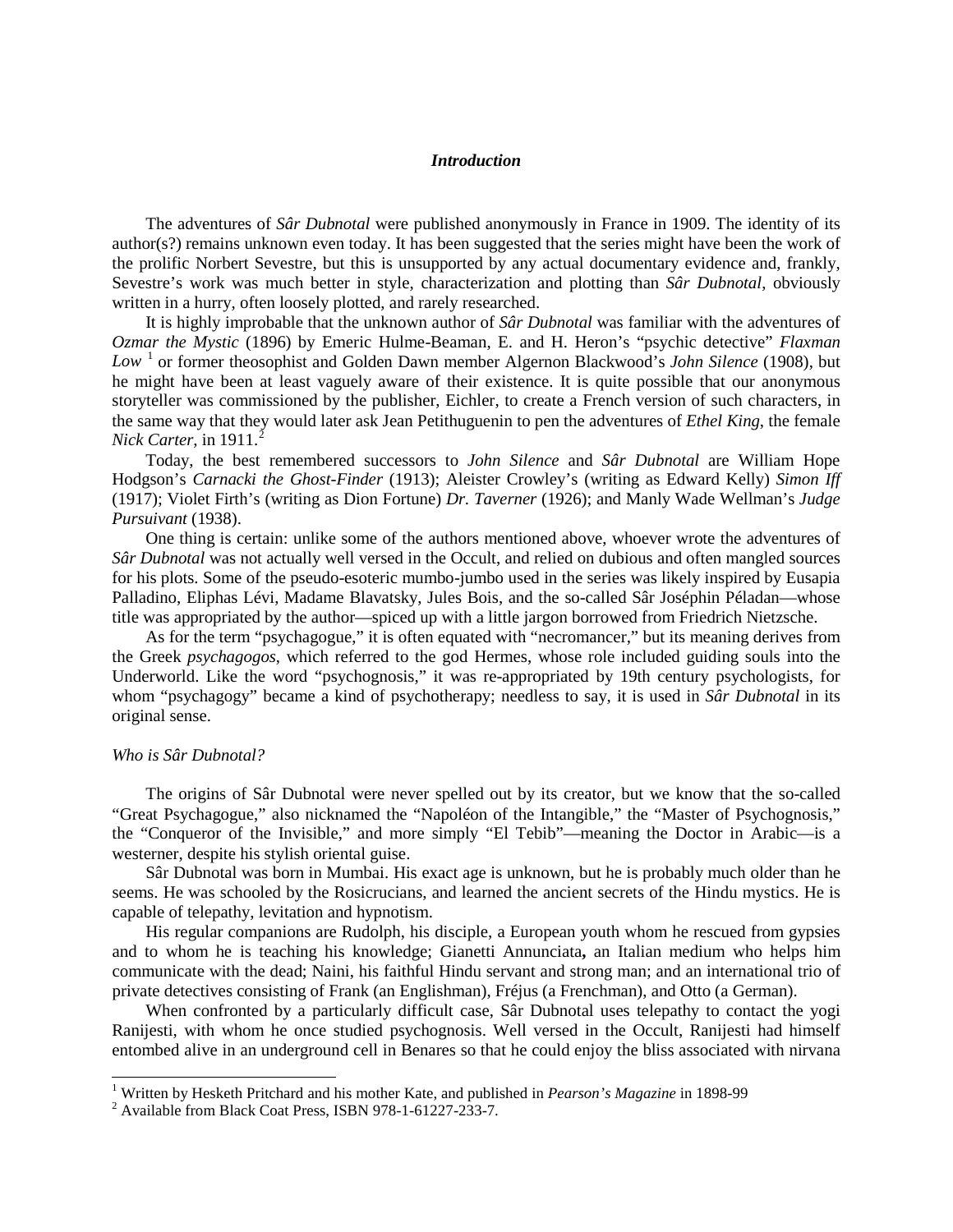in a state of temporary suspended animation. But before descending into his tomb, Ranijesti promised Sâr Dubnotal to enlighten him any time the Great Psychagogue would find himself embarrassed by a psychic problem.

Sâr Dubnotal owns houses in Trez-Hir in Brittany, on the Champs-Élysées in Paris, and in Cheyne Walk in London. (He is therefore Carnacki's neighbor!) He also owns several yachts, including the *Brahma* and the *Derviche*. Finally, he also owns an atoll called Redemption Island, located along the Tropic of Cancer in the Pacific Ocean, where he sends villains to be reformed.

Like Carnacki, Sâr Dubnotal likes to mix modern science with more traditional occult spells and recipes, having invented such devices as a camera that can photograph astral bodies, and a telegraph that can communicate with the dead.

# *Publishing History*

A general introduction to the *Sâr Dubnotal* series was included in our first volume,[3](#page-1-0) and there is no need to repeat all of it here. Suffice it to say that twenty issues of *Sâr Dubnotal* were published by Eichler, starting in January 1909. They are:

- 1. *Le Manoir Hanté de Crec'h-ar-Van* (The Haunted Manor of Crec'h-ar-Van) (included in our Volume 1)
- 2. *La Table Tournante du Docteur Tooth* (Dr. Tooth's Turning Table)
- 3. *Le Puits Fatal* (The Fatal Well)
- 4. *Le Médium Tragique* (The Tragic Medium)
- 5. *La Grêve Sanglante* (The Bloody Beach)
- 6. *La Détraquée du Passage Rimbaut* (The Madwoman of Passage Rimbaut)
- 7. *Tserpchikopf, le Sanglant Hypnotiseur* (Tserpchikopf, the Bloody Hypnotist) (included in our Volume 1)
- 8. *La Piste Astrale* (The Astral Trail) (presented in this volume)
- 9. *L'Écartelée de Montmartre* (The Quartered Woman of Montmartre) (included in our Volume 1)
- 10. *Jack l'Éventreur* (Jack the Ripper) (included in our Volume 1)
- 11. *Haine Posthume* (Posthumous Hatred) (included in our Volume 1)
- 12. *La Fiancée de Gibraltar* (The Fiancée of Gibraltar)
- 13. *Les Vampires du Cimetière* (The Vampires of the Cemetery)
- 14. *L'Empreinte Rouge* (The Red Mark)
- 15. *La Somnambule du Gué Sanglant* (The Somnambulist of the River of Blood)
- 16. *L'Affaire Azzef-Poloukhine* (The Azzef-Poloukhine Affair)
- 17. *Un Complot Terroriste* (A Terrorist Plot)
- 18. *Dans l'Enfer Sibérien* (In the Siberian Hell)
- 19. *Azzef, le Roi des Agents Provocateurs* (Azzef, King of the Agents Provocateurs)
- 20. *Double-Taf, le Dernier des Pentyerns* (Double-Taf, Last of the Pentyerns)

Our previous collection comprised five linked episodes: No.1, which introduced the villainous Tserpchikopf, then Nos. 7, 9, 10 and 11. A copy of No.8, *The Astral Trail*, could not be located, but its substance was summarized in the translation of No.9.

This series-within-the-series sees Sâr Dubnotal fight a villain called Tserpchikopf, the "Bloody Hypnotist," who is also an evil mastermind with psychic powers and the leader of a criminal network called The Chessmen, where members are given names of chess pieces: Queen, Knight, Pawn, etc., Tserpchikopf being, of course, the King. It turns out that the villain is also behind the murders attributed to Jack the Ripper.

<span id="page-1-0"></span> <sup>3</sup> ISBN 978-1-934543-94-8.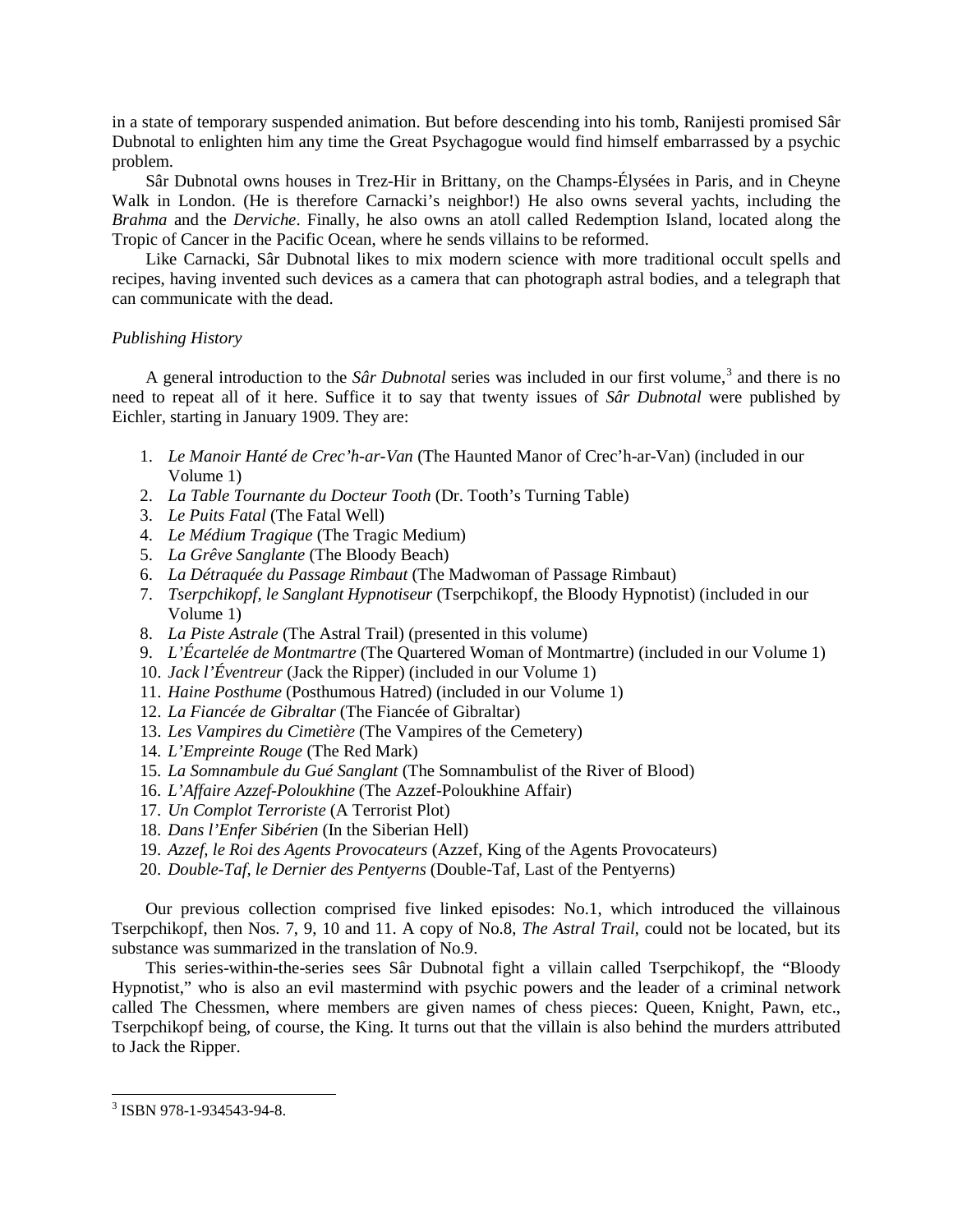# *The Many Lives of Sâr Dubnotal*

Sâr Dubnotal has proved himself to be a popular character, featured in many new stories published in our annual anthology series, *Tales of the Shadowmen*, devoted to heroes and villains drawn from French popular literature.

In addition to the stories reprinted in this collection, we encourage our readers to seek out *Harry*  Dickson and the Werewolf of Rutherford Grange<sup>[4](#page-2-0)</sup> by G.L. Gick in which the Sâr teams up with a young Harry Dickson to defeat a monstrous creature from beyond.

Now read on!

Jean-Marc & Randy Lofficier

<span id="page-2-0"></span> <sup>4</sup> ISBN 978-1-935558-80-4.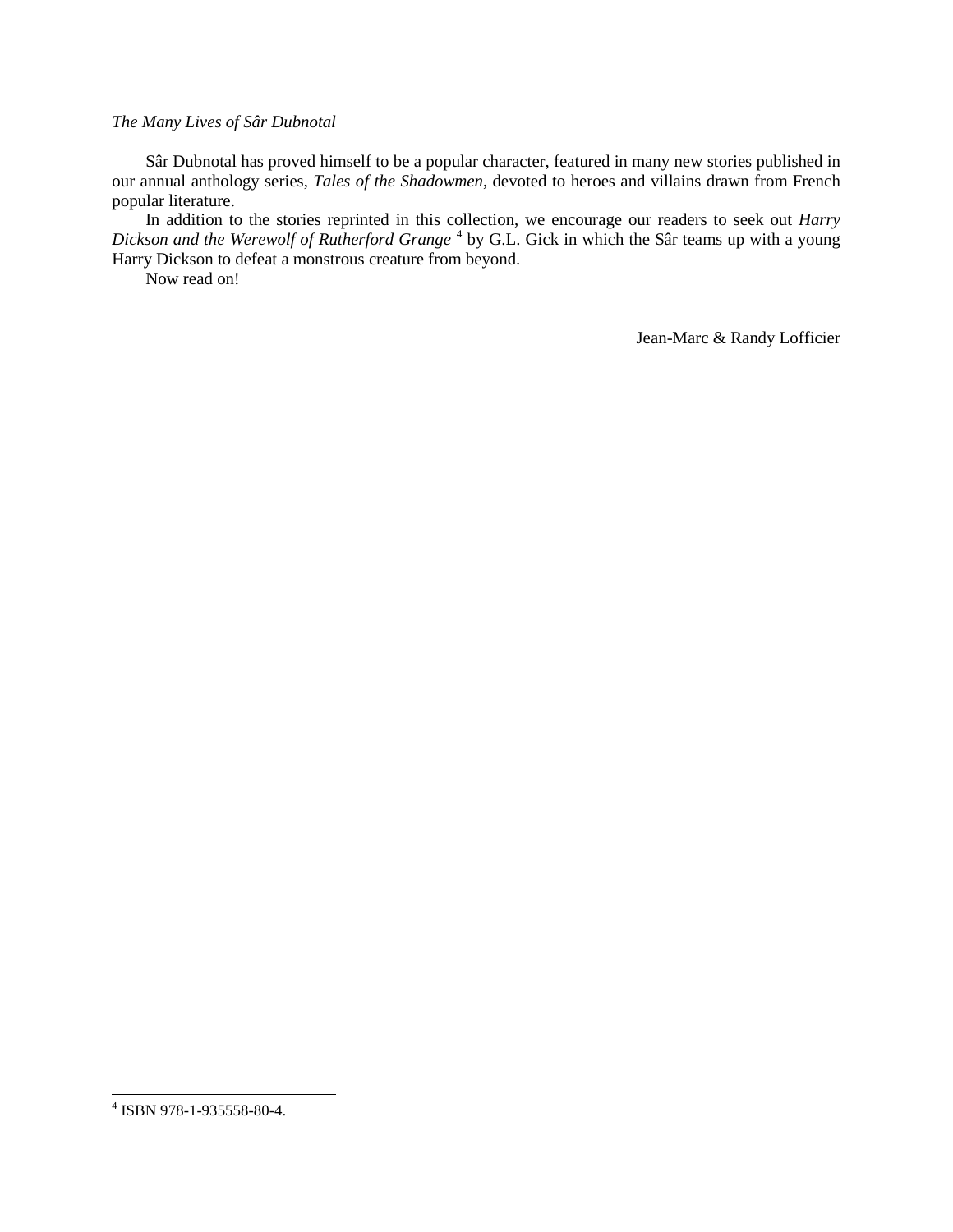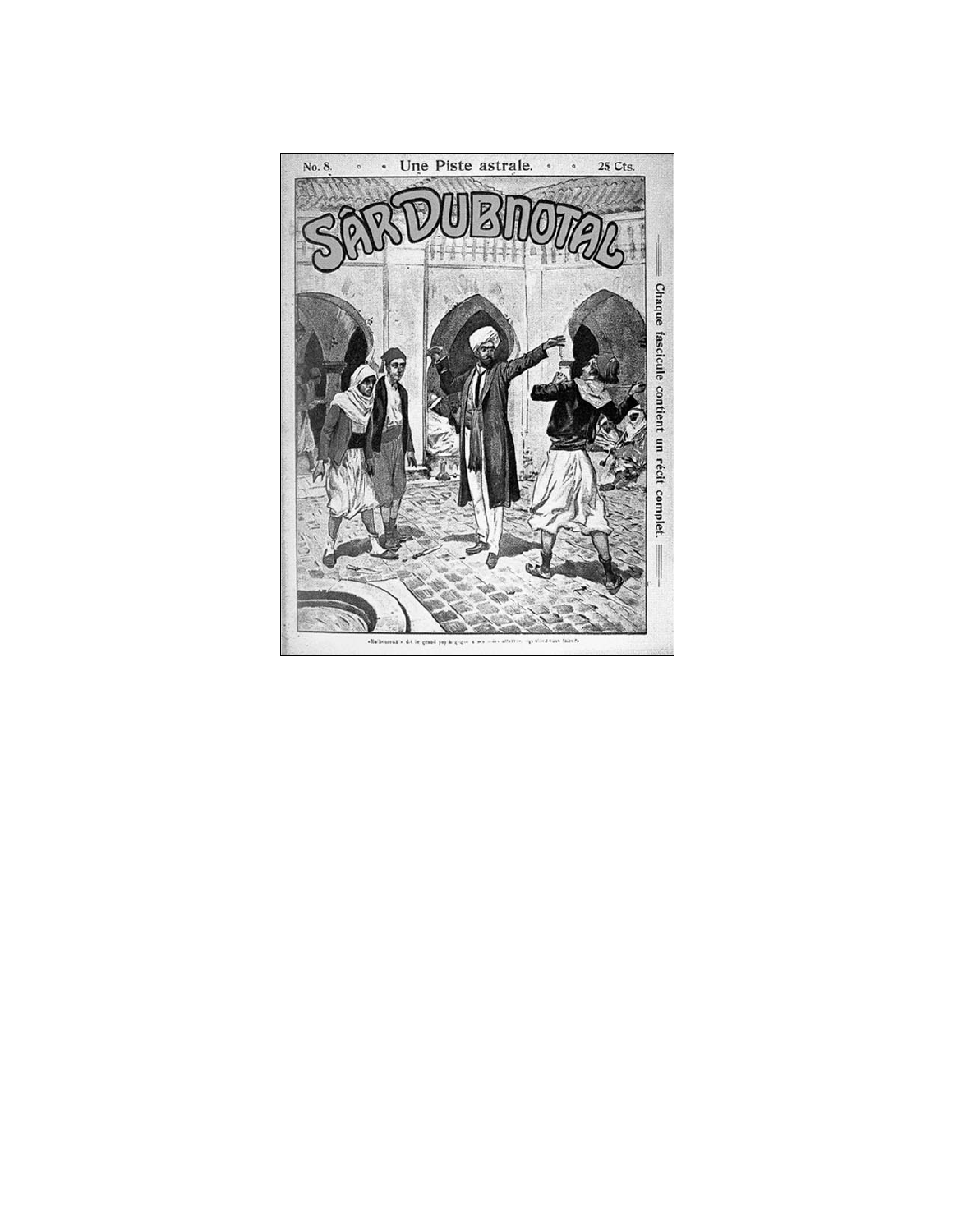# **THE ASTRAL TRAIL**

*(translated by Brian Stableford)*

### *I: The Tutelary Spirit*

"Master, I'm very sorry to tell you, on behalf of my comrades, that all our investigations have been fruitless. The Pawn cannot be found."

Those words were addressed to Sâr Dubnotal, the great master of psychognosis, and the person who had just pronounced them respectfully was Fréjus, one of his most skillful investigators.

The confession of impotence made by Fréjus did not have the wherewithal to trouble the superhuman.

Sâr Dubnotal had probably expected that failure on the part of the sleuths he employed, for he sent the delegate away with a simple nod of the head, without manifesting the slightest discontentment or surprise.

For nearly four months the psychagogue had been occupied with an extremely important and mysterious affair that obliged him to call upon all the resources of his extraordinary intelligence and supernatural science.

As you know, after living for a long time in Chaldea and India, in the company of yogis and mages, Sâr Dubnotal, who had discovered, among other secrets, those of longevity and the crystallization of carbon, had come to Europe to put his immense fortune and admirable knowledge at the service of Progress and Justice.

Following certain circumstances that we have described in our preceding narratives, the Great Psychagogue, then on vacation at his bungalow in Trez-Hir, on the Breton coast, had unmasked and arrested Comtesse Azilis de Treguilly, who was guilty of the murder of her brother-in-law and her husband, with the objective of obtaining their inheritance and remarrying a supposed Russian boyar, Prince Tserpchikopf, a most redoubtable malefactor, who had driven her to commit the crime.<sup>[5](#page-4-0)</sup>

Unfortunately, Tserpchikopf had escaped the punishment that awaited him. A powerful hypnotist, he had, to tell the truth, formidable trumps in his hand, and he had made use of them with diabolical skill.

Once captured by Sâr Dubnotal, the wretched Azilis had succeeded in getting away with the Russian's help.

Sâr Dubnotal had instructed Naini, his gigantic Hindu servant, to take the woman to a destination only known to him and his aides, of which we shall have occasion to speak later.

Until Marseilles, the journey of Naini and Azilis had not given rise to any incident. Staying at the Royal Palace in the Cours Belzunce on a Tuesday evening, they were due to embark the following day, but on the Wednesday morning Naini had been found unconscious and Azilis had disappeared. Quickly alerted to the capture of the Comtesse, Tserpchikopf had leapt on to the same train, had succeeded in communicating with the criminal and conceived a bold escape plan.

The Hindu, a stern and vigorous man, not being easy to hypnotize, the rogues had decided to poison him with a few drops of an infernal drug fabricated with *upas antiar*, a drug that Tserpchikopf had secretly stolen from the indigenes of Malaya, and which leaves no suspicious traces in the body.

The plan succeeded, and the police thought that Naini had died suddenly.

At the hotel, Tserpchikopf had registered under the name Schönprink. The bandit possessed false identity papers, and, although momentarily suspected of having been mixed up in the tenebrous affair, he was not troubled.

<span id="page-4-0"></span> <sup>5</sup> See our previous volume, *Sâr Dubnotal vs. Jack the Ripper*.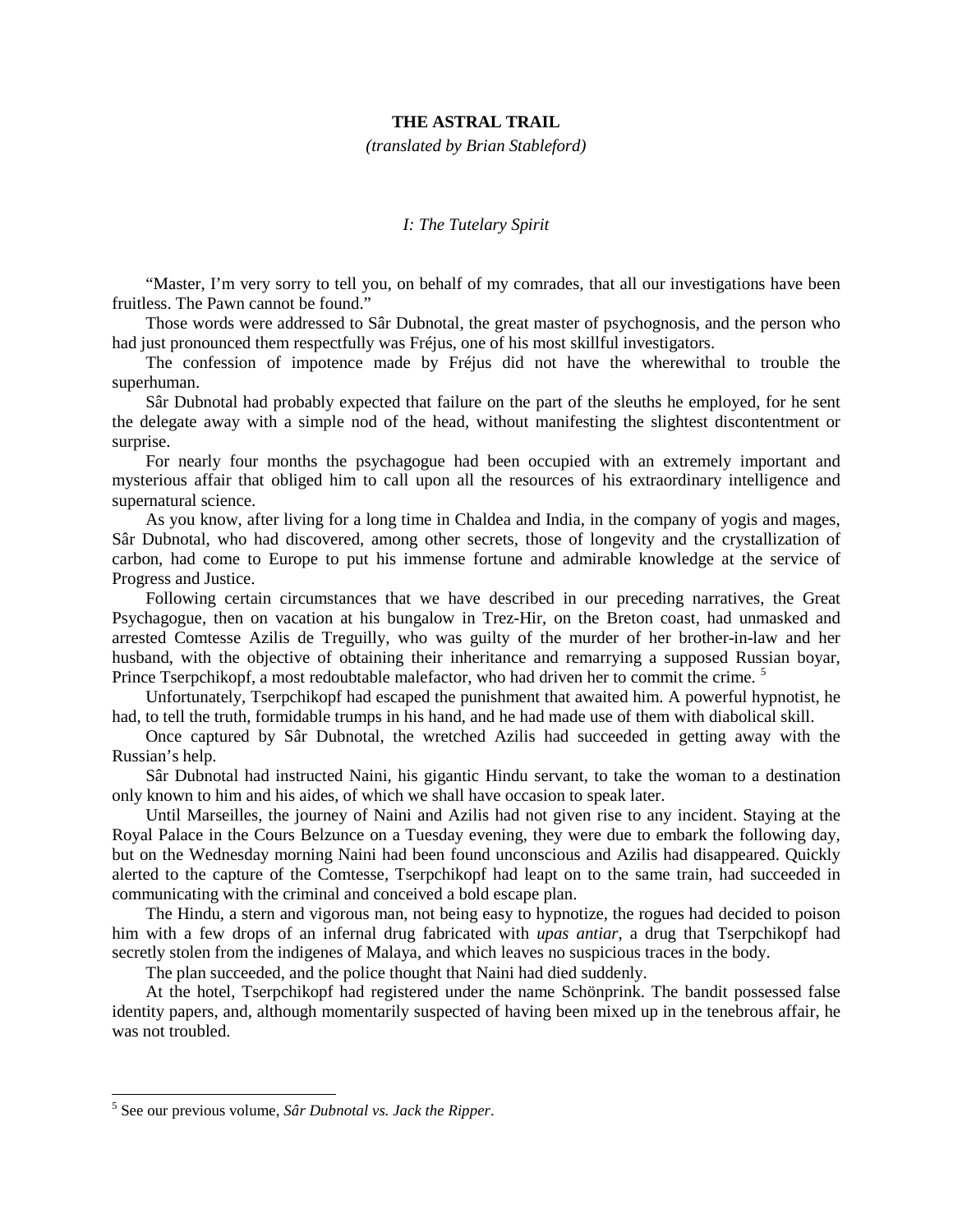In the interval, Sâr Dubnotal had hastened to Marseilles after having telegraphed the examining magistrate to wait for his arrival before proceeding with the autopsy of Naini's body, transported to the morgue the day before.

It was then that the Pawn had made his appearance. Warned by a dispatch from that enigmatic individual that the Great Psychagogue and his associates had taken a special express train, the pseudo-Schönprink had gone to plant a bomb on the railway line between Arles and Avignon, at a place where the track crossed a bridge over a tributary of the Rhône.

The express had been derailed, and the master and his followers had only escaped a frightful death by a miracle. Continuing their tragically-interrupted journey, those heroes had only thrown themselves more ardently on their enemy's track.

The *upas antiar* had not killed Naini, but merely rendered him torpid. His master recalled him to life just as the medical examiners, convinced of his death, were about to proceed with the formal autopsy.

On the other hand, an intelligent investigation on the part of the Frenchman Fréjus had permitted them to pick up the trail of the fugitives. They had taken refuge in England, where Azilis was passing as a medium and her companion as a celebrated yogi.

The false mage Luckvrak and the fake medium Dolorosa, unmasked in the middle of an occult séance, spent a bad quarter of an hour.

Rudolph, the master's favored disciple, took possession of Azilis, but while being taken to the nearest police station in a taxi, Tserpchikopf had hypnotized his guards on the way and given them the slip.

The next day, when Sâr Dubnotal went to the police station to ask for news of the boyar, he found that the two constables had been locked up. Knowing that they had not been corrupted by the pretended Luckvrak, as the inspector was convinced, Sâr Dubnotal had defended them, and his intervention had saved them from serious disciplinary punishment.

Azilis, taken back to Trez-Hir, was embarked on the *Derviche*, a superb steam-yacht that Sâr Dubnotal had summoned from Colombo in order to take her directly to the place of detention he intended for her, to prevent Tserpchikopf from making any further attempt to rescue her.

Once the yacht had departed, the Great Psychagogue, freed from concern with the Comtesse, had devoted all his efforts to picking up the trail of Tserpchikopf. He abandoned Trez-Hir and all his staff in order to take up residence in Paris, in his magnificent house in the Champs-Élysées, which his immense fortune had permitted him to acquire.

It was, in fact, better for him to remain constantly in the City of Light, where everything led him to believe that Tserpchikopf had maintained secret relations with a notorious criminal brotherhood, and where the fake boyar had probably come to take refuge after his adventure in London

Before the arrest of Azilis, Tserpchikopf had occupied an apartment in the Rue Voltaire. He had left suddenly without paying the rent he owed and had not been seen since, but it was possible that he had found refuge with the mysterious Pawn, whose identity, thus far, all the research carried out by Otto, Frank and Fréjus, the master's three secret agents, had been unable to discover.

Every morning, one of the investigators came to Sâr Dubnotal to report on the previous day's research, and every time the report was the same: nothing.

It was impossible to discover the slightest clue. The Pawn might have been a myth, who had only become more illusory as a result of the efforts of the three investigators.

As for Tserpchikopf, one might have thought that he had disappeared in a puff of smoke. Disappeared at the end of September, they had reached the beginning of December without hearing any mention of him.

When the door of his study had closed behind the discomfited Fréjus, Sâr Dubnotal fell into a profound reverie.

The noble lines of his face had not contracted, and nothing filtered through his half-closed eyelids but a distracted gaze, as if he were deep in the contemplation of invisible things.

In contrast to the unusual luxury that reigned in the other rooms of his new and princely dwelling, the master's study presented the most severe aspect. The furniture, green in hue, was limited to a desk, a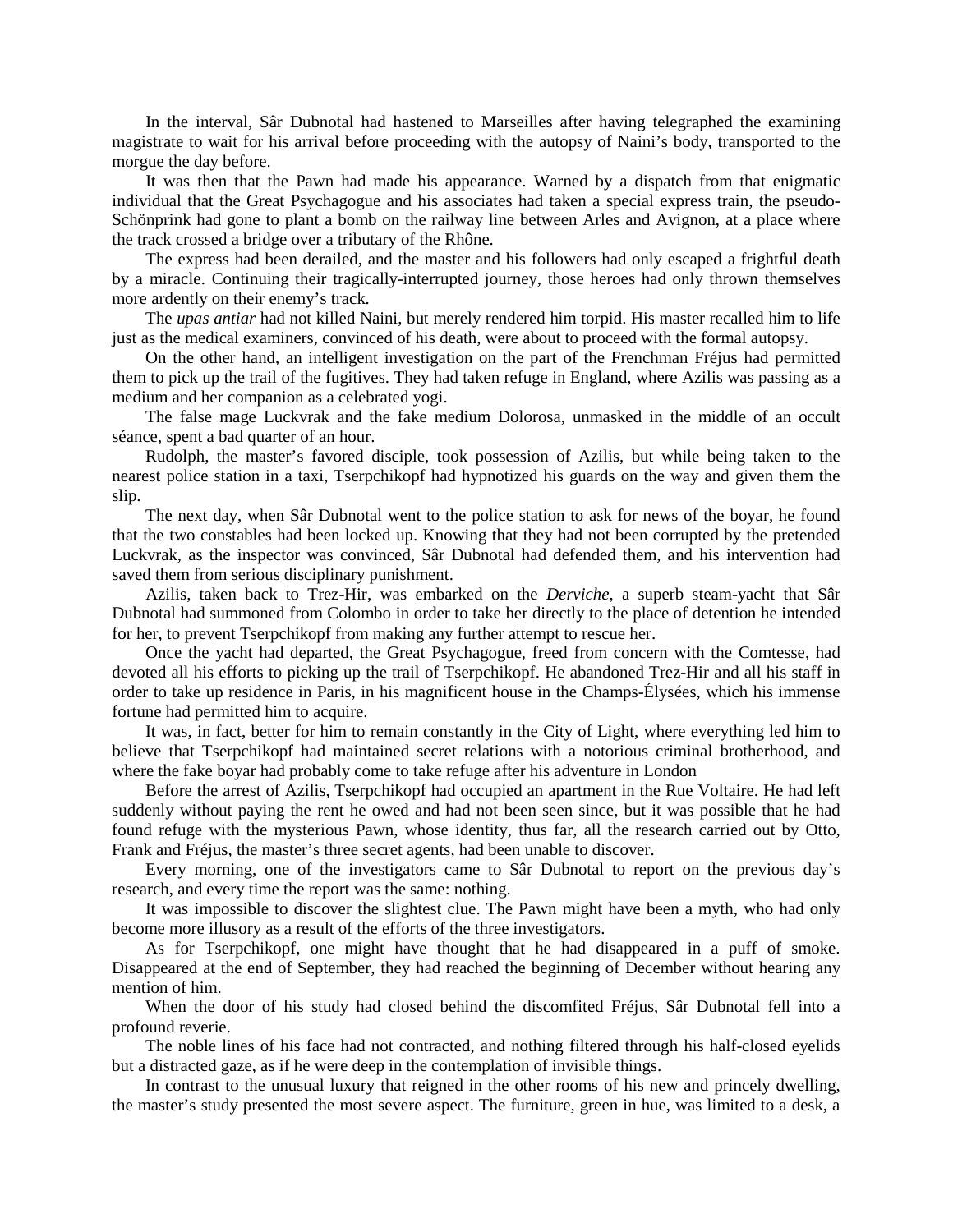side-table, a sofa and a few comfortable armchairs, in one of which Sâr Dubnotal was presently leaning back.

Nevertheless, the study did not lack a certain style, with its decorated ceiling, from which a large green crystal chandelier was suspended, and the rare and costly drapes of the same shade with which the windows were curtained. The latter overlooked an interior courtyard planted with trees.

The side-table was not even covered by a cloth but the desk was cluttered with old papyrus, a monumental writing pad, a human skull playing the role of paperweight, and a Hindu gong.

A methodically-regulated heater spread a mild warmth through the room, which remained plunged in a half-light like that of an aquarium.

Eventually, Sâr Dubnotal stretched out his arm and pressed the button of the gong. A stroke resounded, and then two more. Shortly afterwards, a young man came in without knocking, followed by a woman dressed in the Italian style. They were Rudolph, the Great Psychagogue's principal disciple, and Annunciata Gianetti, one of his best mediums.

"I need you," he said to them. "Sit down, Rudolph, next to my armchair, and you, Annunciata, in front of the side-table."

The newcomers obeyed without unsealing their lips. One did not question the orders of Sâr Dubnotal; one obeyed them passively, whatever they might be.

"Rudolph," the psychagogue went on, "it's necessary to finish with Tserpchikopf. I can't tolerate that rogue continuing to hold me in check. Since ordinary means have failed, I've decided to make use of others.

"Are you thinking of evoking the spirit of the late Jean de Treguilly, Azilis' husband, Master?" the young man asked.

"No—not yet, at least. Jean de Treguilly has suffered too much for me to voluntarily trouble the peace that he's been experiencing since I unmasked his wife and Tserpchikopf."

"In that case, Master…?"

"I'm going to consult the astral double of my friend Ranijesti, and, thanks to him, I hope to be able to disentangle this confusion."

Rudolph understood; his eyes sparkled with admiration and enthusiasm.

Sâr Dubnotal's principal disciple was prodigiously interested in his master's psychic experiments, and saw with joy the mysterious ribbon of an astral trail opening before him, at the end of which he had no doubt that Tserpchikopf would finally fall into the power of the superhuman Sâr, a great redresser of wrongs and, when necessary, an implacable administrator of justice.

For what made Sâr Dubnotal more than a mere mortal was, above all, the faculty that he had of penetrating the invisible and directing himself there as surely as in the material world. One might have thought that he possessed a sixth sense. He undoubtedly had a precious aide in Ranijesti, the Hindu ascetic in whose company he had once studied magnetism and hypnotism, and who had had himself immured alive in an underground cell in Benares in order to free himself from terrestrial contingencies and permit his double to explore the regions of infinity.

The two friends were not separated because of that, and they continued to communicate via Sâr Dubnotal's intermediary.

It was Ranijesti that the Great Psychagogue sometimes called his "tutelary spirit," and sometimes his "invisible policeman," because he extended over him a kind of occult protection and guided him in his astral research.

In each of his numerous domiciles, Sâr Dubnotal had installed an evocation chamber where tutelary spirits could be received. He called those special chambers "green rooms" because of their uniform color.

In the Champs-Élysées, it was a study that played the role of green room, and that was why it differed so much from the other apartments of his princely residence.

As soon as Rudolph was informed of the Great Psychagogue's intentions, he took three ample green smocks from a cupboard, which Sâr Dubnotal, Annunciata and he put on. Then the Italian, a small, pale but pretty woman, nervous and thin, after having armed herself with a black wand, came to lie down on the sofa placed behind the round table.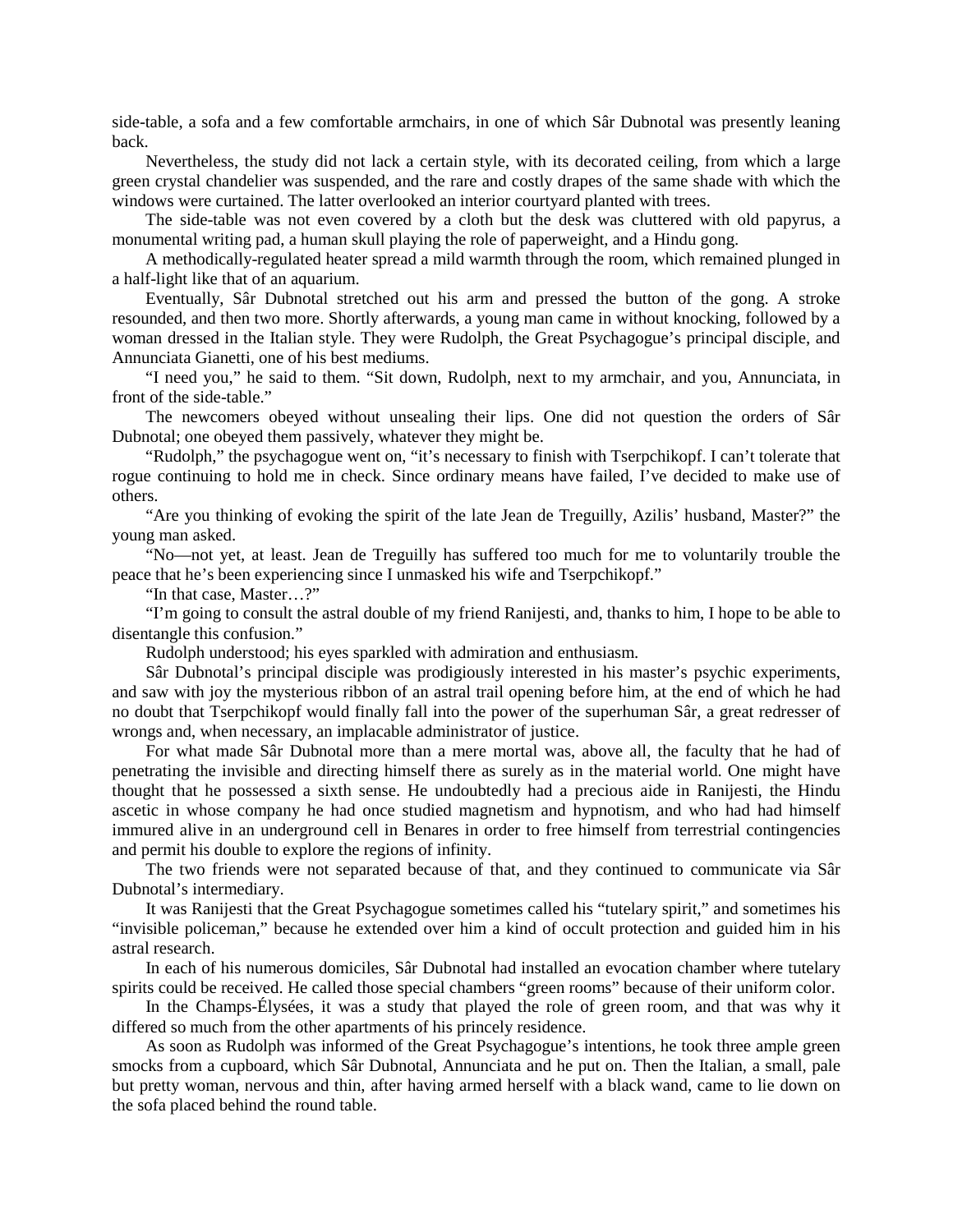"Annunciata," pronounced the psychagogue, in a forceful voice, while darting a sharp glance at the recumbent woman, "ask my friend Ranijesti to respond to us right away."

With these words, *la* Gianetti raised herself up, tapped the table with her wand, and fell back on the sofa as if dead.

Sâr Dubnotal and Rudolph retreated to the back of the room, after having placed a golden propelling pencil and a sheet of white velum on the table.

A strange obscurity had suddenly overtaken the green room. The curtains had abruptly slid, of their own accord, along their rods, completely cutting off the daylight.

The two psychagogues, however, were able to distinguish a kind of white mist that emanated from Annunciata's body, and Sâr Dubnotal murmured:

"The medium is entering into communication with the Hindu's double, Rudolph; the experiment will succeed."

In fact, the master and the disciple were soon witness to an extraordinary scene.

The pale wisp of vapor that emerged from Annunciata's body gradually condensed between the extinct chandelier and the side-table, and took on the appearance of a human hand.

That hand, suspended in mind-air, seemed to be made of wax: a hyaline wax illuminated by an unknown mysterious light.

"Ranijesti's hand," whispered Sâr Dubnotal.

For a moment, the phosphorescent hand floated in the dense shadow of the green rom.

The phalanges of the fingers were splayed, and emitted a subtle fluorescence. Around them, a nimbus of emerald light formed, a kind of green halo that grew and dissipated the ambient darkness.

Then the hand descended and paused immediately above the white sheet deposited on the side-table.

At that moment, the table rose slightly into the air and rotated, while the Hindu gong on the nearby desk rang sonorously three times.

"Ranijesti," said Sâr Dubnotal, in a loud voice, "since you have been kind enough to respond to my medium's appeal, permit me to ask you a question.

"I have been searching for a long time for a man named Tserpchikopf, a redoubtable malefactor and powerful hypnotist, who has so far evaded all my terrestrial sleuths, and whom I suspect of involvement in an incalculable number of crimes.

"In any case, he has tried to dispose of my servant Naini and attempted to kill me. He therefore merits the punishment I intend to inflict upon him, and I beg you, O Ranijesti, to facilitate the execution of my project. Do you know this Tserpchikopf? Can you tell me where he is hiding? Reply, I implore you, my old friend."

Instantly, the luminous hand picked up the propelling pencil, and the sound of a rapid scribbling as heard, after which the hand picked up the sheet of vellum on which it had just written, and placed it in Sâr Dubnotal's hands.

By the phosphorescent light emitted by the phalanges, the latter was able to read lines traced in red letters:

*No, I do not know Tserpchikopf, but I remember hearing his name pronounced by a soul in torment*. "What is the name of the soul?"

*Pawn*, the hand immediately wrote on the sheet of velum that Sâr Dubnotal held out to it.

On reading the name, no longer traced in red letters but in flamboyant golden capitals, the Great Psychagogue could not suppress an exclamation of amazement.

Had "Pawn," the Pawn that his investigators had been tracking unsuccessfully for so long, Tserpchikopf's enigmatic accomplice, passed over from life to death, then?

In that case, hazard had served Sâr Dubnotal well, for it would be relatively easy to evoke the spirit of the dead man and obtain from him the information necessary to pick up the Russian's trail.

In the domain of shades, Ranijesti enjoyed a certain power, and if Pawn was not naturally inclined to surrender his former associate's secrets, the yogi's double, in order to be of service to the Great Psychagogue, would be able to constrain him to do so by force.